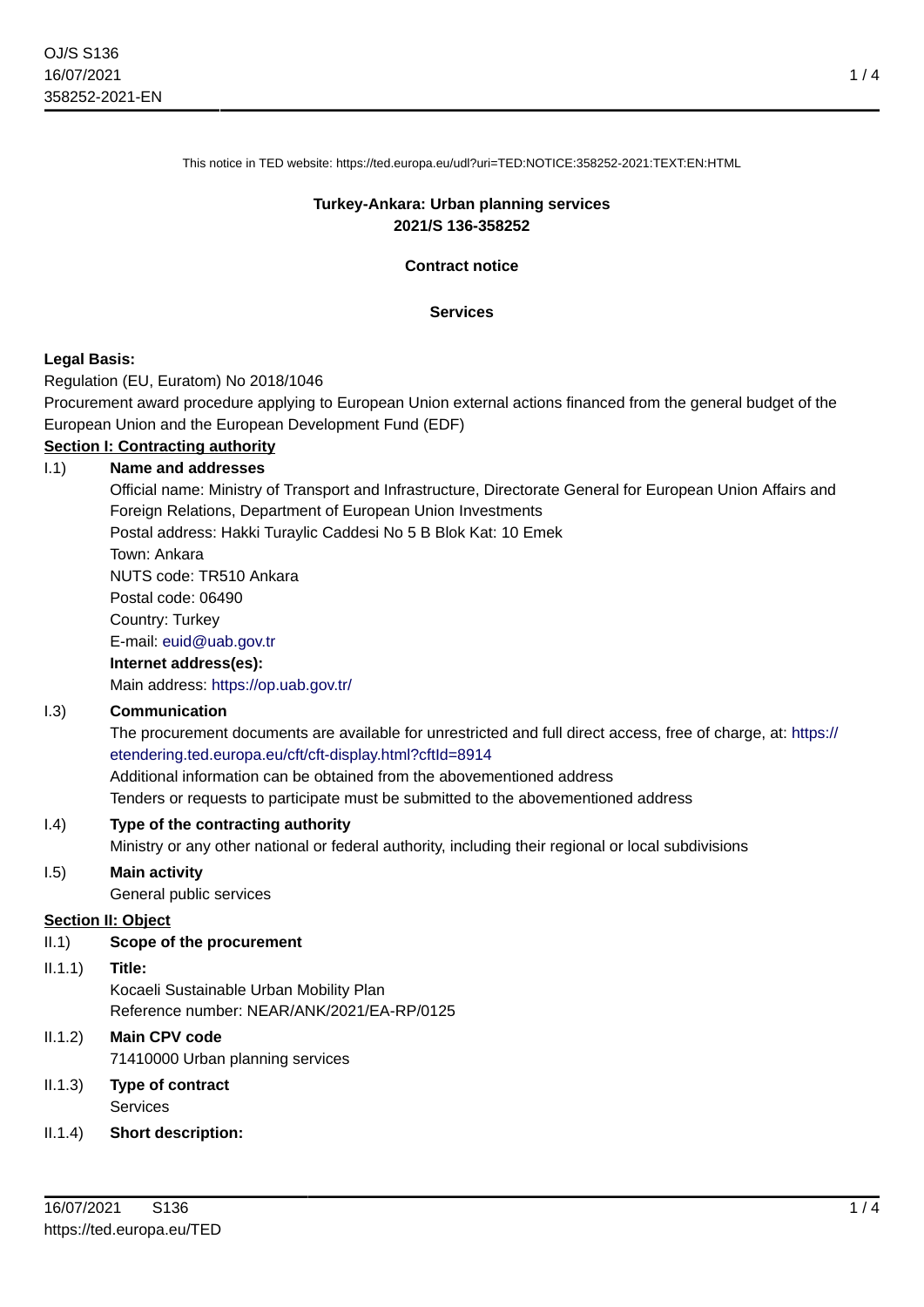The purpose of the contract is to adopt a Sustainable Urban Mobility Plan (SUMP) for Kocaeli in line with the European Union best practice. The contract shall be based on; but not necessarily be limited to: • analysis and scoping; • strategy development for the SUMP; • measure planning; • implementation and monitoring; • capacity building and trainings. II.1.5) **Estimated total value** Value excluding VAT: 2 392 620.00 EUR II.1.6) **Information about lots** This contract is divided into lots: no II.2) **Description** II.2.2) **Additional CPV code(s)** 71410000 Urban planning services II.2.3) **Place of performance** NUTS code: TR Türkiye Main site or place of performance: Turkey (Region IPA instrument). II.2.4) **Description of the procurement:** Kocaeli Sustainable Urban Mobility Plan. II.2.5) **Award criteria** Price is not the only award criterion and all criteria are stated only in the procurement documents II.2.6) **Estimated value** Value excluding VAT: 2 392 620.00 EUR II.2.7) **Duration of the contract, framework agreement or dynamic purchasing system** Duration in months: 24 This contract is subject to renewal: no II.2.9) **Information about the limits on the number of candidates to be invited** Envisaged number of candidates: 20 Objective criteria for choosing the limited number of candidates: The number of candidates is not limited. Please consult the procurement documents available at the address indicated in section I.3). II.2.10) **Information about variants** Variants will be accepted: no II.2.11) **Information about options** Options: no II.2.13) **Information about European Union funds** The procurement is related to a project and/or programme financed by European Union funds: yes Identification of the project: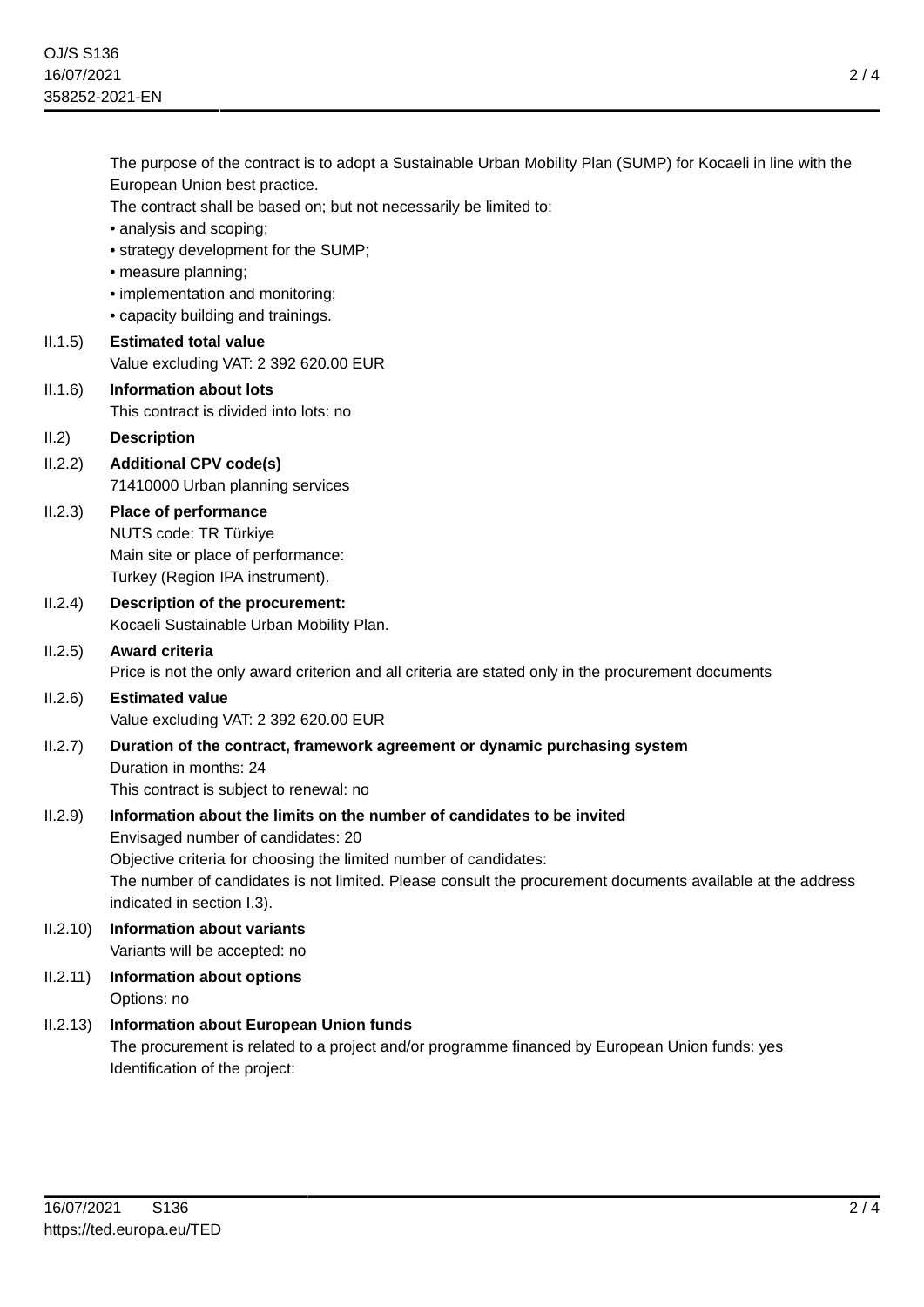The purpose of the contract is to adopt a Sustainable Urban Mobility Plan (SUMP) for Kocaeli in line with the European Union best practice. The contract shall be based on; but not necessarily be limited to:

- analysis and scoping;
- strategy development for the SUMP;
- measure planning;
- implementation and monitoring;
- capacity building and trainings.

## II.2.14) **Additional information**

Subsequent to the initial contract resulting from the current tender procedure, new services or works consisting in the repetition of similar services or works, up to the estimated amount of EUR 1 150 000, may be entrusted to the initial contractor by negotiated procedure without prior publication of a contract notice, provided the new services or works are in conformity with the same basic project.

## **Section III: Legal, economic, financial and technical information**

## III.1) **Conditions for participation**

# III.1.1) **Suitability to pursue the professional activity, including requirements relating to enrolment on professional or trade registers**

List and brief description of conditions:

Please consult the procurement documents available at the address indicated in section I.3).

## III.1.2) **Economic and financial standing**

List and brief description of selection criteria:

The economic and financial capacity required from the candidate or tenderer to perform the contract is detailed in the document A5f 'Additional information about the Contract Notice'.

#### III.1.3) **Technical and professional ability**

List and brief description of selection criteria: The professional and technical capacity required from the candidate or tenderer to perform the contract is detailed in the document A5f 'Additional information about the Contract Notice'.

#### III.2) **Conditions related to the contract**

III.2.2) **Contract performance conditions:**

Please consult the procurement documents available at the address indicated in section I.3).

#### **Section IV: Procedure**

IV.1) **Description**

## IV.1.1) **Type of procedure**

Restricted procedure

#### IV.1.3) **Information about a framework agreement or a dynamic purchasing system**

- IV.1.8) **Information about the Government Procurement Agreement (GPA)** The procurement is covered by the Government Procurement Agreement: no
- IV.2) **Administrative information**
- IV.2.2) **Time limit for receipt of tenders or requests to participate** Date: 31/08/2021 Local time: 14:00
- IV.2.3) **Estimated date of dispatch of invitations to tender or to participate to selected candidates** Date: 09/11/2021
- IV.2.4) **Languages in which tenders or requests to participate may be submitted:**